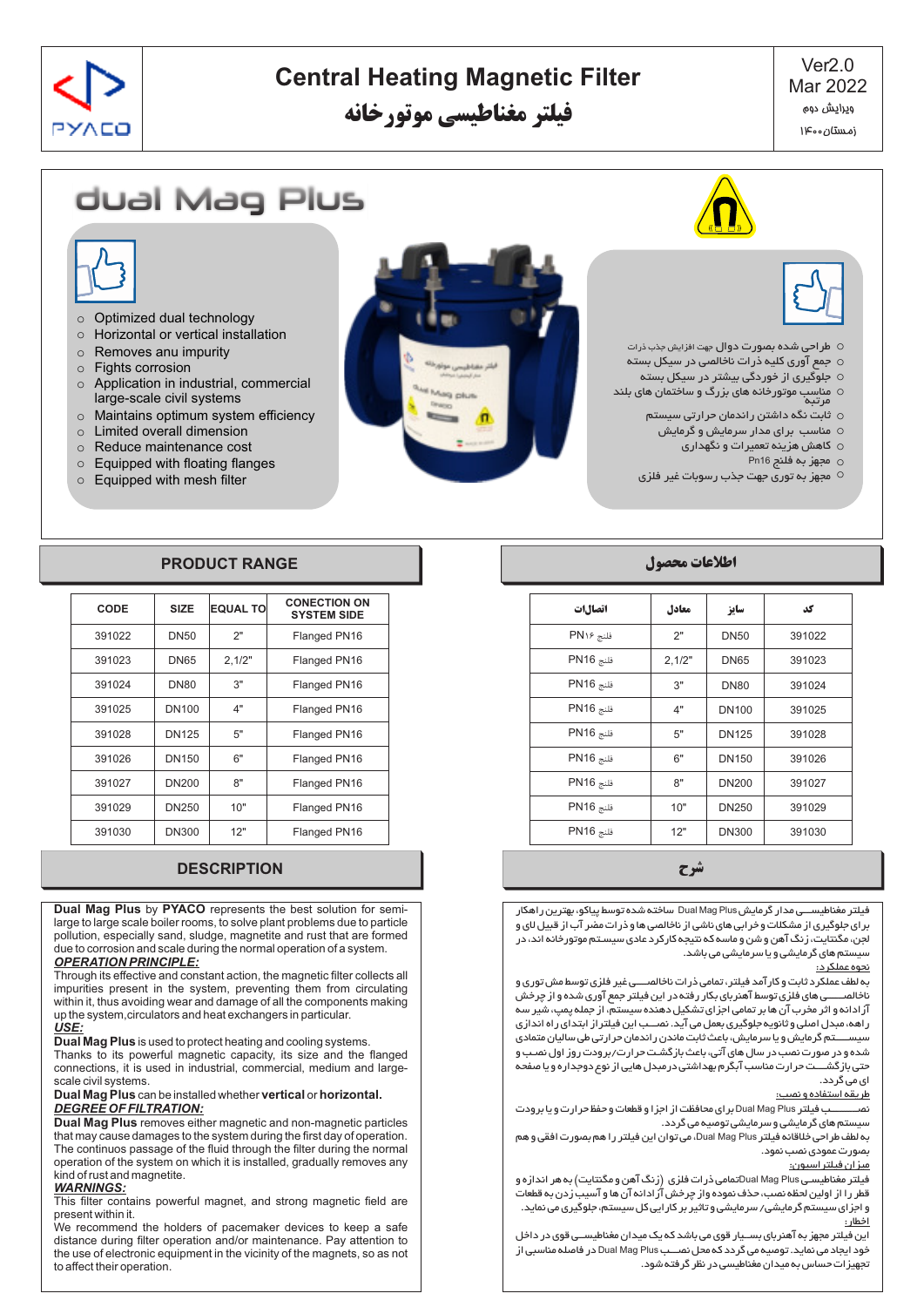# **اطلاعات ساخت INFORMATION CONSTRUCTION**

| Main body:                | Hot dipped galvanized                                                                                                                         |
|---------------------------|-----------------------------------------------------------------------------------------------------------------------------------------------|
| Cap Seals:                | FPDM                                                                                                                                          |
| Air vent plug size: G1/2" |                                                                                                                                               |
| Connections:              | Flanged PN16                                                                                                                                  |
| Magnet:                   | Neodymium REN42 B=12000 Gauss<br>B(max T) / B(room T)<1% (max T=120°C, Room<br>$T=20.5^{\circ}C$<br>Tested according to ASTM A977 regulations |

# **اطلاعات فنی INFORMATION TECHNICAL**

| Compatible fluid:           | Water, Water+30%Glycol                    |
|-----------------------------|-------------------------------------------|
| Maximum operating pressure: | 10 bar (1000kPa)                          |
| Operation temperature:      | $0-95$ °C                                 |
| Operation noise:            | $0 \text{ db}(A)$<br>According to EN13443 |

# **مشخصات ابعادي INFORMATION DIMENSIONAL**





| $\infty$    | 0            | ID<br>⊚ | Ó<br>$\circledcirc$<br>Q<br>A | $\boxplus$<br>Q   |         |         |          | F                    | Ε                                     |                                      |                             | ∩                                  |
|-------------|--------------|---------|-------------------------------|-------------------|---------|---------|----------|----------------------|---------------------------------------|--------------------------------------|-----------------------------|------------------------------------|
| <b>CODE</b> | SIZE (DN)    | A<br>mm | $\mathbf B$<br>mm             | $\mathbf C$<br>mm | D<br>mm | E<br>mm | F<br>(G) | FlowRate<br>$m^3/hr$ | <b>Number</b><br>of<br><b>Magnets</b> | <b>Number</b><br>of<br><b>Screws</b> | <b>Nut size</b><br>(metric) | <b>Screw</b><br>drive size<br>(mm) |
| 391022      | <b>DN50</b>  | 240     | 220                           | 280               | 125     | 170     | G1/2"    | 14-23                | $\overline{4}$                        | $\overline{4}$                       | M10                         | 17                                 |
| 391023      | <b>DN65</b>  | 290     | 220                           | 320               | 150     | 170     | G1/2"    | $30 - 42$            | 4                                     | $\overline{4}$                       | M10                         | 17                                 |
| 391024      | <b>DN80</b>  | 320     | 280                           | 330               | 160     | 220     | G3/4"    | 37-50                | 6                                     | $6\phantom{1}6$                      | M12                         | 18                                 |
| 391025      | <b>DN100</b> | 345     | 280                           | 395               | 195     | 220     | G3/4"    | 50-67                | 6                                     | 6                                    | M12                         | 18                                 |
| 391028      | <b>DN125</b> | 400     | 335                           | 450               | 225     | 275     | G3/4"    | 75-94                | 8                                     | 8                                    | M12                         | 18                                 |
| 391026      | <b>DN150</b> | 475     | 385                           | 500               | 260     | 325     | G1"      | 100-131              | 8                                     | 8                                    | M14                         | 22                                 |
| 391027      | <b>DN200</b> | 600     | 385                           | 580               | 290     | 325     | G1"      | 142-173              | 10                                    | 8                                    | M14                         | 22                                 |
| 391029      | <b>DN250</b> | 730     | 540                           | 580               | 290     | 457     | G1"      | 178-207              | 17                                    | 10                                   | M16                         | 24                                 |
| 391030      | <b>DN300</b> | 850     | 540                           | 640               | 330     | 457     | G1"      | 205-233              | 17                                    | 10                                   | M16                         | 24                                 |

| بدنه فيلتر:                     | گالوانیزه گرم                     |
|---------------------------------|-----------------------------------|
| <b>پکینگ آب بندی درب : EPDM</b> |                                   |
| اتصال شير هواگير:               | ۱/۲ اینچ                          |
| اتصالات:                        | قلنج با استاندارد PN16 مطابق سایز |
| آهنربا:                         | نئودیمیوم N42 و میدان ۱۲۰۰۰ گاوس  |

| سيال قابل استفاده:           | آب / آب+۳۰ در مد الکل (ضد یخ)      |
|------------------------------|------------------------------------|
| حداکثر فشار کارکرد:          | ه ۱ بار (۱۰۰۰ کیلو پاسکال)         |
| بازه دمایی قابل استفاده:     | ه تا ۹۵ درجه سانتیگراد             |
| <b>دسیبل صدا حین کارکرد:</b> | ه دسیبل مطابق استاندارد<br>EN13443 |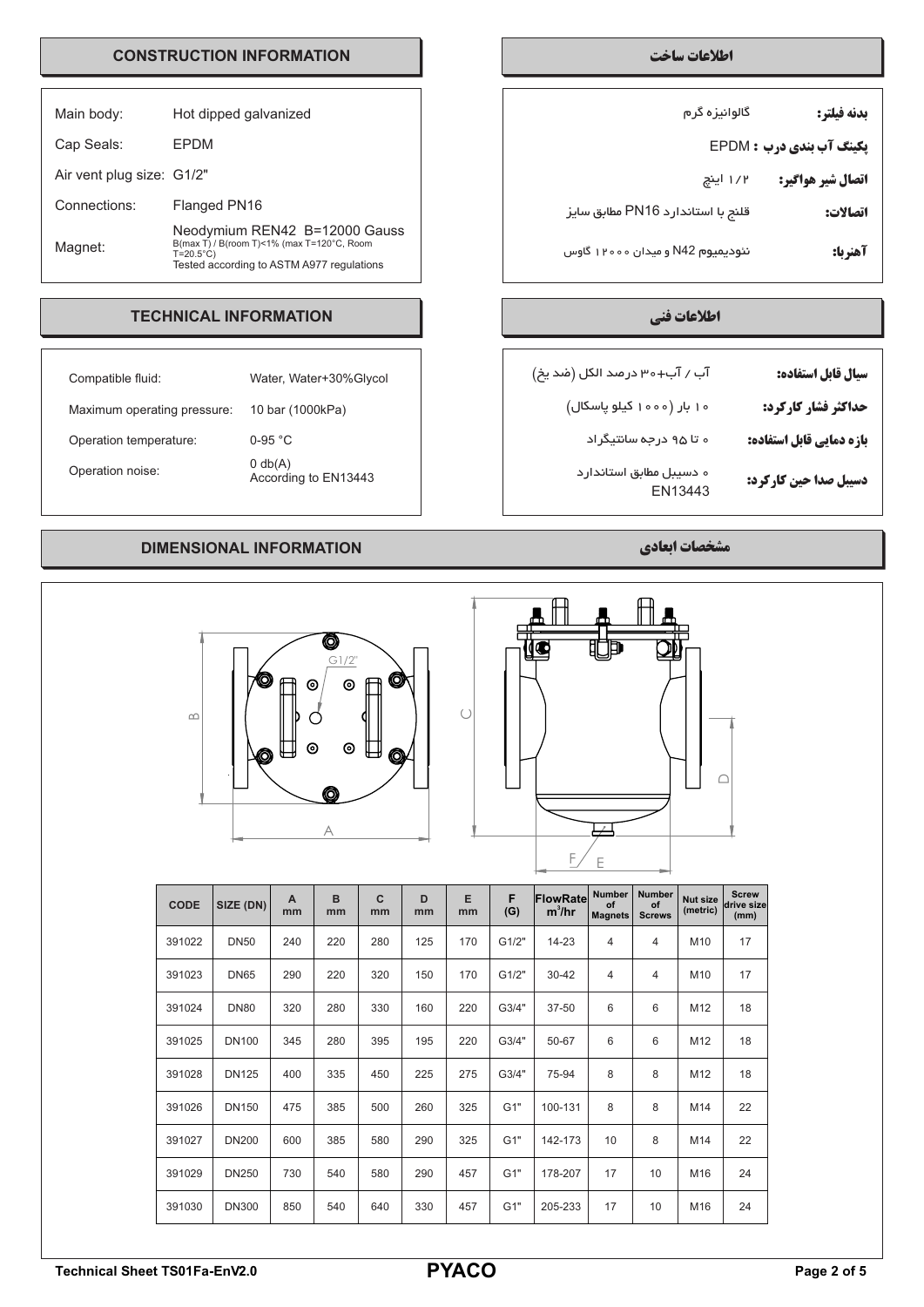

# **اجزاي فیلتر DESCRIPTION COMPONENTS**

| $\mathbf{1}$   | Filter body with a unique tracking code<br>equipped with Dual technology | $\overline{3}$      | بدنه فیلتر با تکنولوژی دومسیره (Dual) و کد<br>منمصر بفرد به منظور ردیابی محصول | ١            |
|----------------|--------------------------------------------------------------------------|---------------------|--------------------------------------------------------------------------------|--------------|
| 2              | Filter cap with magnetic rod                                             | $\overline{2}$      | درب فیلتر مجهز به استوانه آهنربایی                                             | $\mathsf{p}$ |
| 3              | G1/2" female port to install air vent                                    | 4<br>$\overline{5}$ |                                                                                | $\mu$        |
| $\overline{4}$ | 304 stainless steel to force the water flow<br>down                      |                     | صفحه استیل ۴و۳ برای مهت دهی به مهت<br>مِری <i>ان</i> آب                        | ۴            |
| 5              | Mesh filter to capture non-magnetic<br>impurities                        |                     | مش توری برای ممع آوری ذرات غیر فلزی                                            | ۵            |
| 6              | Drain plug                                                               |                     | درپوش تفلیه فیلتر                                                              | $\mathcal G$ |
| $\overline{7}$ | Nuts to open filter cap                                                  | $8^{\circ}$         | <u>ییم</u> مای باز و بست درب فیلتر                                             | $\mathsf{V}$ |
| 8              | Water inlet                                                              | $\overline{6}$      | ورود آب                                                                        | Λ            |
| 9              | Water outlet                                                             |                     | فروج آب                                                                        | ٩            |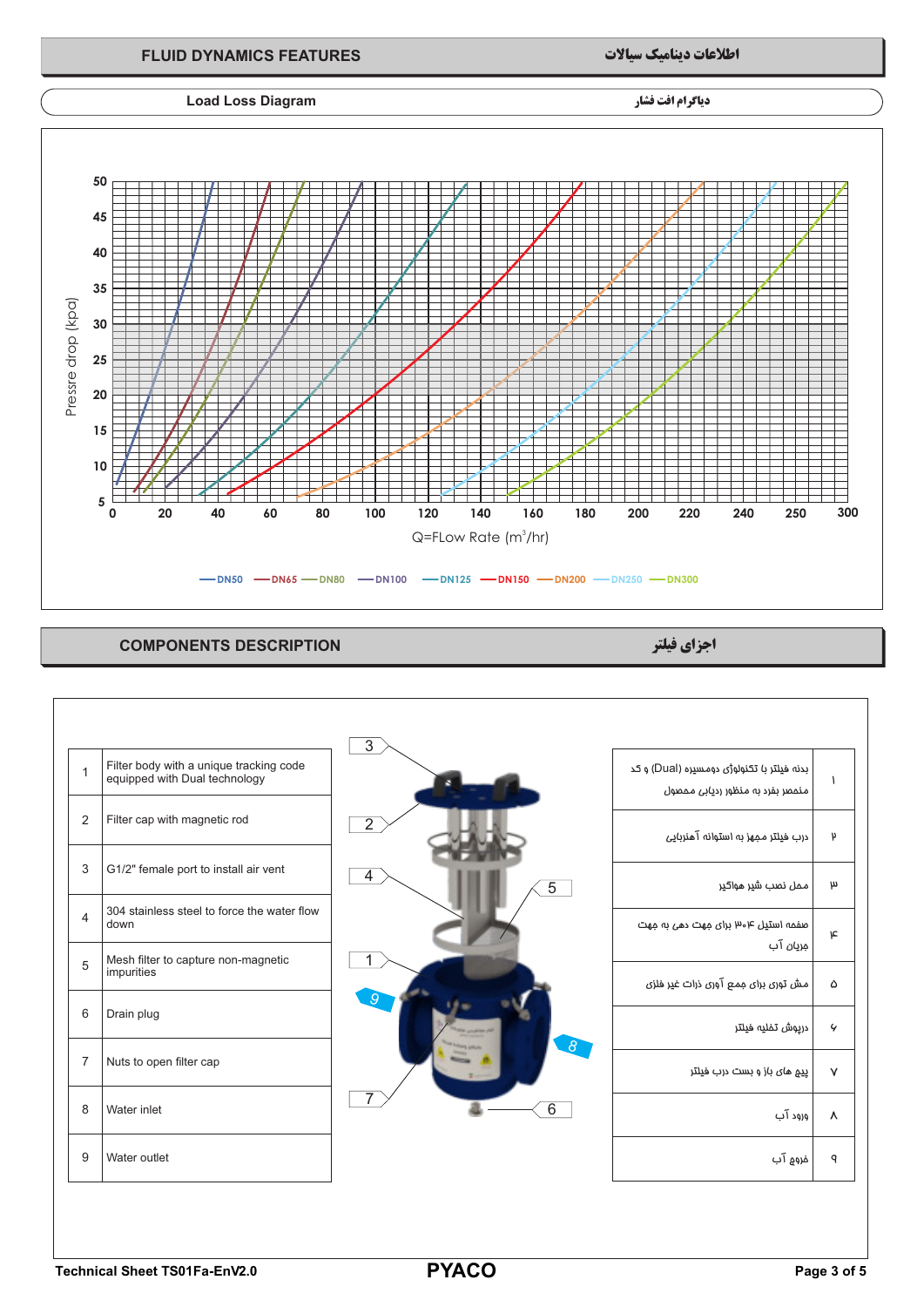## **نحوه کارکرد PRINCIPLE OPERATING**

5

6

| ورودی آب محتوی ناخالصی های فلزی و غیر فلزی             |    |
|--------------------------------------------------------|----|
| رسوبات فلزی جذب شده توسط آهنربا(مگنتایت، لای           |    |
| دیواره استیل (برای هدایت اجباری جریان آب به سمت پایین) | ω  |
| فیلتر مش برای جذب رسوبات غیر فلزی                      | عا |
| خروجی آب عاری از هر نوخ ناخالصی                        | ۵  |
| شیر تخلیہ برای تخلیہ آب درون فیلتر                     |    |

با ورود جریان آب به داخل فیلتر، بواسطه قطر بیشـــتر محفظه نسبت به لوله ورودي، سرعت حرکت آب کاهش می یابد. به لطف این کاهش ســرعت و به واســـطه مانع تعبیه شده جلوي جریان، جریان آب به اجباربا تمام طول آهنربا برخورد خواهد کرد. کل رســـــــــــــــوبات فلزي (مگنتایت، لاي و لجن و زنگ آهن) بعلت فلـــــزي بودن، توســـــط آهنرباي بکار رفته در فیلتر dual mag plus جذب خواهد شــــــــد و از چرخش آزادانه آن ها در کل سیستم و آسیب رساندن به اجزا و قطعات جلوگیري می نماید. رســوبات غیر فلزي نیز در توري تعبیه شـــده در سمت ورودي فیلتر جمع آوري می گردند.

در نتیجه با نصب این فیلتر در سیکل بسته، می توان با جمع آوري رســـــــوبات فلزي و غیر فلزي، خرابی اجزا و قطعات را صــــــفر نموده و راندمان حرارتی یکنواخت و پایدار سیستم را تضمین نمود.

در بالاي فیلتر نیز یک اتصـال 1/2 اینچ به منظور نصـب شیر هواگیر (در حالت نصــــــب فیلتر به صورت افقی) تعبیه و در پایین فیلتـر هم یک درپوش به منظور امکان تخلیه آب درون فیلتر حین ســـــــــرویس فیلتر در نظر گرفته شده است.





|   | Dirt water entrance contains magnetic and non-<br>magnetic particles      |
|---|---------------------------------------------------------------------------|
| 2 | Absorbed magnetic particles (Magnetite, sludge<br>and rust) by the magnet |
| 3 | Steel wall to direct the water downward                                   |
| 4 | Heavy and non-magnetic particles deposited in<br>the mesh filter          |
| 5 | Pure water without any contamination                                      |
| 6 | Drain plug to drain inside water during<br>maintenance                    |
|   |                                                                           |

By the time water flow enters the filter, it goes through the filtration chamber and due to the design of the chamber water will be forced to go down to the bottom of chamber and rises again to the other side, so the water will be in contact with the total length of the magnets.

Bigger chamber diameter in comparison to the entrance pipe, results the lower water flow velocity. Thanks to these two principles, all he magnetic particles will be captured in the magnetic field produced by the magnet.

the non-magnetic particles, as well, we be captured in the mesh filter which is considered in the inlet chamber.

The filter will guarantee the pure water to be circulated all over the system and there be no system failure during the presence of **dual mag plus** in the circuit.

At the top of **dual mag plus** there is a G1/2" female screw, which can be used to install air vent.

In the bottom of the filter, there is a Plug, to drain the filter during service and maintenance.

# **راهنماي نصب فیلتر GUIDE INSTALLATION**

- It is recommended to install **dual mag plus** on the primary circuit return (generator inlet) and in any case upstream of the devices that it must protect (circulators, exchangers, etc.).
- To allow for subsequent maintenance, make sure there is enough space around **dual mag plus**.
- Drain the system and locate the delivery piping.
- Install the Shut-off valves upstream and downstream of the filter, in order to allow scheduled maintenance work and filter cleaning to be performed.
- It is advisable to provide a by-pass to avoid interrupting the generator work, during filter cleaning operations.
- **Dual mag plus** can be installed whether vertically or horizontally. (In vertical installation, the air vent, will be out of use)
- After completing the installation, make sure that there are no water leaks or other leakage with the shut-off valves open.

- Ÿ نصـب فیلتر مغناطیسـی موتورخانه plus Mag dual در مسـیر برگشـت و در هر حال قبل ازتجهیزات حســــــاس همانند پمپ و مبدل هاي حرارتی توصیه می شود.
- Ÿ در هنگام نصــب plus mag dual، در نظر گرفتن فضــاي کافی در اطراف فیلتر، بمنظور تسهیل در فرایند سرویس و نگهداري توصیه می گردد.
- قبل از نصـب فیلتر، فضــاي مناسب نصــب فیلتر متناسب با ابعاد ارائه شده براي هر فیلتر، انتخاب شده و سپس مبادرت به تخلیه آب سیستم نمایید.
- Ÿ قبل و بعد از فیلتر plus mag dual، حتما شیر قطع و وصل بمنظور تســــهیل در فرایند سرویس و نگهداري فیلتر در نظر بگیرید.
- Ÿ در نظر گرفتن مسـیر باي پس (pass-by (به منظور عدم اختلال در کارایی دیگ یا چیلر، در زمان سرویس فیلتر، توصیه می گردد.
- Ÿ فیلتر مغناطیسـی موتورخانه plus mag dual، هم بصـورت افقی و هم بصـورت عمودي می تواند نصــــــب گردد. (در زمان نصــــــب عمودي، شیر هواگیر بلا استفاده خواهد بود)
- Ÿ پس از نصــب و راه اندازي فیلتر، از عدم نشــتی فیلتر و کلیه اتصــالات بکار رفته، اطمبنان حاصل نمایید.